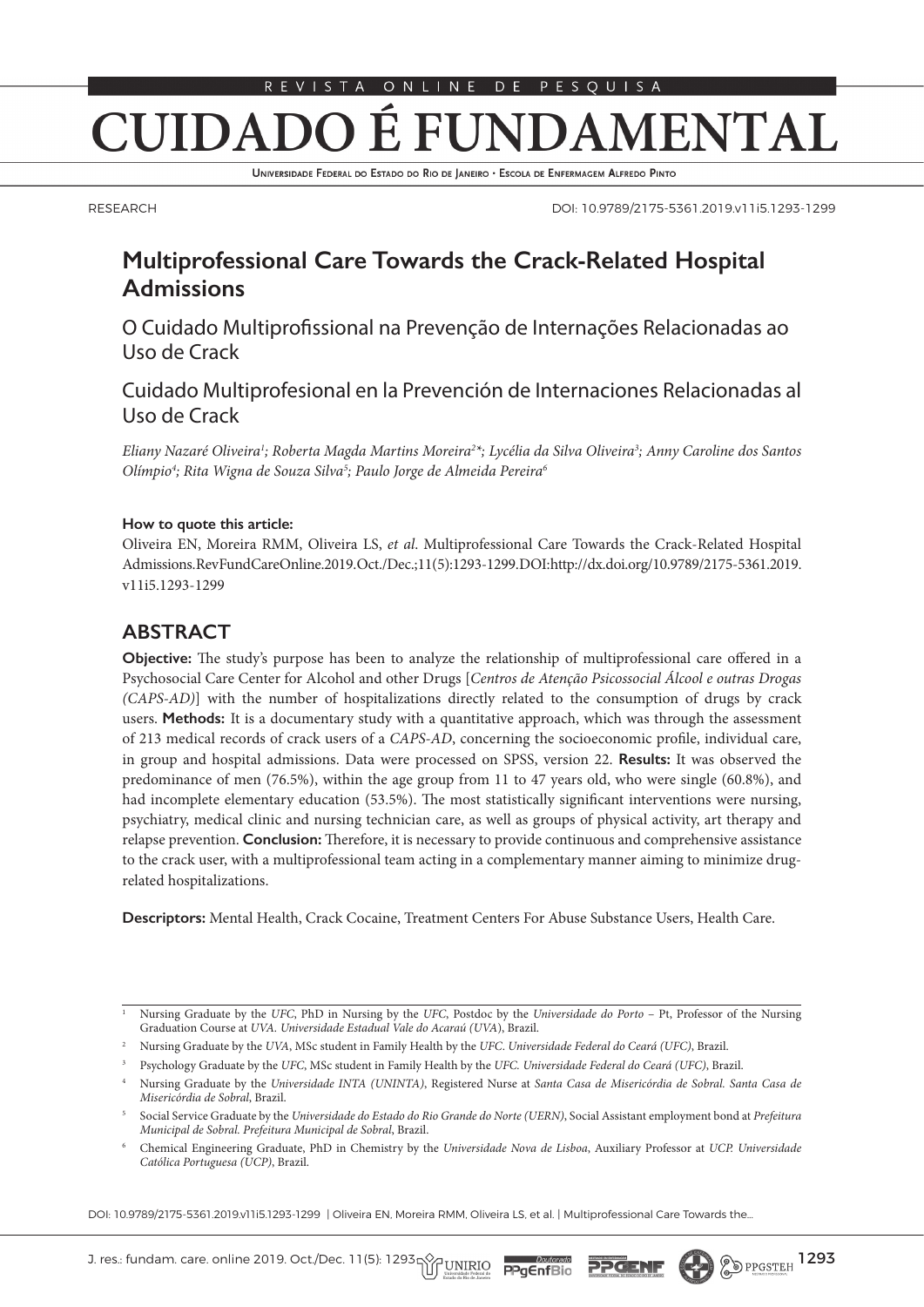#### **RESUMO**

**Objetivo:** Analisar a relação do cuidado multiprofissional ofertado em um Centro de Atenção Psicossocial para Álcool e Outras Drogas (CAPS AD) com o número de internação hospitalar relacionada diretamente com o consumo de drogas em usuários de crack. **Métodos:** Estudo documental com abordagem quantitativa, realizado com 213 prontuários de usuários de crack de um CAPS AD, referente ao perfil socioeconômico, atendimentos individuais, em grupo e internação hospitalar. As informações foram processadas no SPSS versão 22. **Resultados:** Observou-se predomínio de homens (76,5%), com idade entre 11 a 47 anos, solteiros (60,8%) que possuíam ensino fundamental incompleto (53,5%). Os atendimentos com maior significância estatística foram enfermagem, psiquiatria, clínica médica e técnico em enfermagem, bem como grupos de atividade física, arteterapia e prevenção de recaída. **Conclusão:** É necessário realizar assistência contínua e integral ao usuário de crack, com equipe multiprofissional atuando de forma complementar para minimizar as internações referentes ao consumo da droga.

**Descritores:** Saúde Mental, Cocaína Crack, Centros de Tratamento de Abuso de Substâncias, Assistência à Saúde.

#### **RESUMEN**

**Objetivo:** Analizar la relación del cuidado multiprofesional ofrecido en un Centro de Atención Psicosocial para Alcohol y Otras Drogas (CAPS AD) con el número de internación hospitalaria relacionado directamente con el consumo de drogas en usuarios de crack. **Métodos:** Estudio documental con abordaje cuantitativo, realizado con 213 historiales de usuarios de crack de un CAPS AD, referente al perfil socioeconómico, atendimientos individuales, en grupo e internación hospitalaria. Las informaciones fueron procesadas en el SPSS versión 22. **Resultados:** Se observó predominio de hombres (76,5%), con edad entre 11 y 47 años, solteros (60,8%) con enseñanza primaria incompleta (53,5%). Los atendimientos con mayor relevancia estadística fueron enfermería, psiquiatría, clínica médica y técnico en enfermería, así como grupos de actividad física, arteterapia y prevención de recaída. **Conclusión**: Es necesario realizar asistencia continua e integral al usuario de crack, con equipo multiprofesional actuando de forma complementaria para minimizar las internaciones referentes al consumo de drogas.

**Descriptores:** Salud Mental, Cocaína Crack, Centros de Tratamiento de Abuso de Sustâncias, Prestación de Atención de Salud.

### **INTRODUCTION**

The abusive consumption of psychoactive substances and their impact can be considered as a serious health problem. In the year 2012, between 162 and 324 million individuals within the age group from 15 to 64 years old, which represents 3.5% to 7.0% of the world population, consumed illicit drugs at least once. Furthermore, it estimates 16 to 39 million inhabitants and 183 thousand deaths related to this aggravation.<sup>1</sup>

Brazil is one of the countries in which this problem is on the rise, which represents 20% of the world's cocaine consumption, being the largest crack market in South America.2 It has already used crack at least once in life, to 1.3% of the population, while 800,000 people used it on a

recurring basis.2

Crack is a drug that is easy to obtain, low price and low consumption through a high number of uses in Brazil.<sup>3</sup> Moreover, this substance has a potential for dependence in a fast and intense way, since it stimulates effects with rapid intervals, which requires the user to constantly search for the drug.<sup>4</sup>

Crack can cause serious troubles in the individual, family and social context, as well as the risk factors for chronicdegenerative problems, physical damage, major psychiatric losses, rupture of affective bonds and social and family isolation.4,5 The reason for crack is a predominant cause of hospital admission for cocaine use, represents a greater proportion of visits at the Psychosocial Care Center for Alcohol and other Drugs [*Centros de Atenção Psicossocial Álcool e outras Drogas (CAPS-AD)*] to treatment.<sup>6,7</sup>

Therefore, these individuals constitute a population at risk, becoming a challenge for the health services, both for treatment and for the elaboration of public policies.8 Because the treatment needs to involve biopsychosocial attention, focusing on contexts that are related to the use of the drug and not only to the organic and psychic level, since this is a multifactorial phenomenon.<sup>7</sup>

Thus, the *CAPS-AD* emerges as an innovative service, different from traditional psychiatry, in which it seeks to promote citizenship, autonomy and social interaction of individuals.9 This service was constituted in 2002 to carry out individual consultations in groups, workshops therapeutic interventions, home care and family support, and activities to promote greater integration of the chemical dependent in the family and social context.<sup>10</sup>

In this framework, the *CAPS-AD* work with interdisciplinary health care, in addition to pharmacological treatment, focused on social reintegration, on the community and on the replacement of old asylums, as well as reducing hospitalizations due to drug use.<sup>9,11</sup> For this, it becomes important the support and support groups as the attention strategy, as well as individuals in a multiprofessional approach for a better understanding of the context of their rights are inserted and therapeutic actions over time.<sup>12</sup>

Hence, it is necessary to know the individuals with individual and collective care performed at the *CAPS-AD* in the scope of hospital admissions directly related to the use of drugs by crack users, a process of identification as care technologies offered by the service and how those actions interfere in the process of rehabilitation and in the confrontation of possible claims for the chemical dependents. Furthermore, there is a need to investigate a check made for common users of crack and the effect of these, with a view to a minimum number of hospital admissions.

Given the aforementioned, a multiprofessional care relationship was offered in a *CAPS-AD* with the number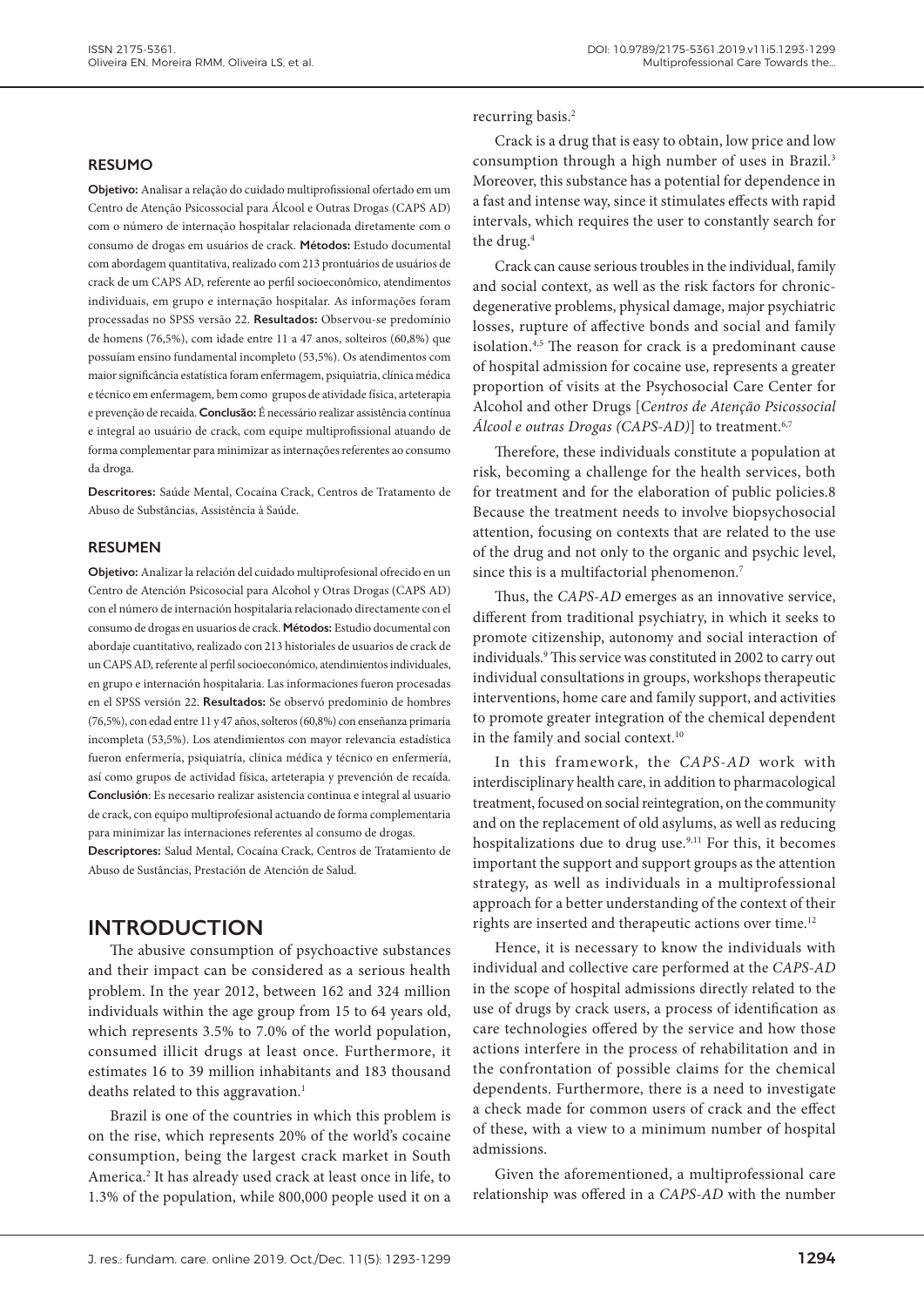of hospital admissions related to the consumption of drugs by crack users.

## **METHODS**

It is a documentary and retrospective study with a quantitative approach, which was performed in a *CAPS-AD* of the referral municipality in the northwest mesoregion of the *Ceará* State. The study sample corresponded to 213 records of users of crack, with diagnosis F19 or F14, according to the International Classification of Diseases, who attended during the years of 2013 and 2014 in the aforesaid service.

The municipality was the first in the *Ceará* State to implement a Psychosocial Care Center to serve users of alcohol and other drugs in September 2002, becoming a reference of specialized care with multiprofessional teams in the care of dependent chemical dependents the macro- -region.<sup>12</sup>

The data collection was developed through an own structured form and based on the welcoming strategy from the *CAPS-AD*, with variables related to gender, age, marital status, schooling, as well as associated with aspects of therapeutics, with individual attendance and in group according to their specificities, and hospital admission directly related to drug use. In addition, medical records were the main sources of data, since the annotations and professional evolutions subsidized the information regarding the aspects related to the treatment.

The data were organized in Excel version 10 and processed in the IBM SPSS Statistics version 22 software, in which simple frequency measures were used for the analysis of the sociodemographic characteristics, whereas for the association between the individual care and the hospital admissions it was used the correlation of Pearson; and to analyze the relationship between group care and hospital admissions, descriptive statistics and non-parametric Mann-Whitney test were used, since the assumption of normality for the study variables is not verified.

It should be highlighted that the study is part of a larger project, named: Clinical comorbidities present in crack and alcohol users undergoing treatment in a *CAP-S-AD*, *Sobral* city, *Ceará* State, which was submitted and approved by the Scientific Committee of the *Sobral* Health Department and by the Ethics and Research Committee involving Human Beings from the *Universidade Estadual Vale do Acaraú (UVA*), obtaining protocol No. 1033/2011 and the *Certificado de Apresentação para Apreciação Ética (CAAE*) [Certificate of Presentation for Ethical Assessment] No. 0069.0.039.000-11. Additionally, it is underlined that the research respected the ethical requirements of the Resolution No. 466/2012 from the National Health Council.<sup>13</sup>

## **RESULTS AND DISCUSSION**

**Table 1** shows the sociodemographic characteristics of crack users with simple frequency measures, in which male predominance (76.5%) was observed, similar to findings found in other studies,14,15 which demonstrate the predominance of women in the consumption of hypnotics, whereas, in the use of alcoholic beverages, tobacco, cocaine and crack there is a reversal, this may be related to the sociocultural conditions of genders. In general, the use of crack is predominant in males due to the higher exposure to risk factors.<sup>5</sup>

**Table 1 –** Sociodemographic characteristics of crack users who attended the CAPS-AD, *Sobral* city, *Ceará* State, 2014.

| Data           | Variable                        | n        | %    |
|----------------|---------------------------------|----------|------|
| Gender         | Male                            | 156      | 76.5 |
| $(n=204^*)$    | Female                          | 48       | 23.5 |
| Age            | Average=25.63                   | $Min=11$ |      |
| $(n=213)$      | Standard deviation=7.78         | $Max=47$ |      |
| Marital status | Single                          | 129      | 60.8 |
| $(n=212^*)$    | Married                         | 29       | 13.7 |
|                | Companion                       | 47       | 22.2 |
|                | Divorced                        | 7        | 3.3  |
| Schooling      | <b>Illiterate</b>               | 15       | 7.0  |
| $(n=213)$      | Incomplete elementary<br>school | 114      | 53.5 |
|                | Complete elementary<br>school   | 10       | 4.7  |
|                | Incomplete high school          | 41       | 19.2 |
|                | Complete high school            | 29       | 13.6 |
|                | Incomplete college              | 2        | 0.9  |
|                | Complete college                | 2        | 0.9  |

\*The numbers that do not add up to 213 are due to the absence of answers. Source: Authors.

Additionally, the average age was 25.63 years old and raging from 11 to 47 years old, which indicates a greater exposure to adolescents, youth and young adults to crack, associated with greater vulnerability in this age group, as well as the idea of the drug promoting the creation of bonds and social bonds to adolescents.16 Studies indicate that the phase of initiation to drug use usually occurs in adolescence, due to being a stage marked by curiosity and the search for appreciation in the group of friends.<sup>5</sup>

Concerning the marital status, 60.8% (n=129) were single, a similar characteristic to the study performed in the *Rio Grande do Sul* State, where 62.1% of single people were in the sample.<sup>15</sup> This result might be due to social losses caused by drug abuse, family breakdown, as well as the incessant search and priority for the drug that causes social isolation. Besides, research shows that the individual alone has a greater opportunity to use psychoactive substances as a means of refuge.<sup>14</sup>

Regarding the schooling, 53.5% of the users had incomplete elementary education (n=114), corroborating with the national survey on the use of crack,<sup>17</sup> which showed that 57.6% of the users studied until the 5<sup>th</sup> grade, similar to the above. It is emphasized that this drug can generate in the individual lack of attention and understanding impairing school activities,18 however, it is not known if the fact that these individuals are out of school is what favors the use of this substance or the inverse, but, it is important addressing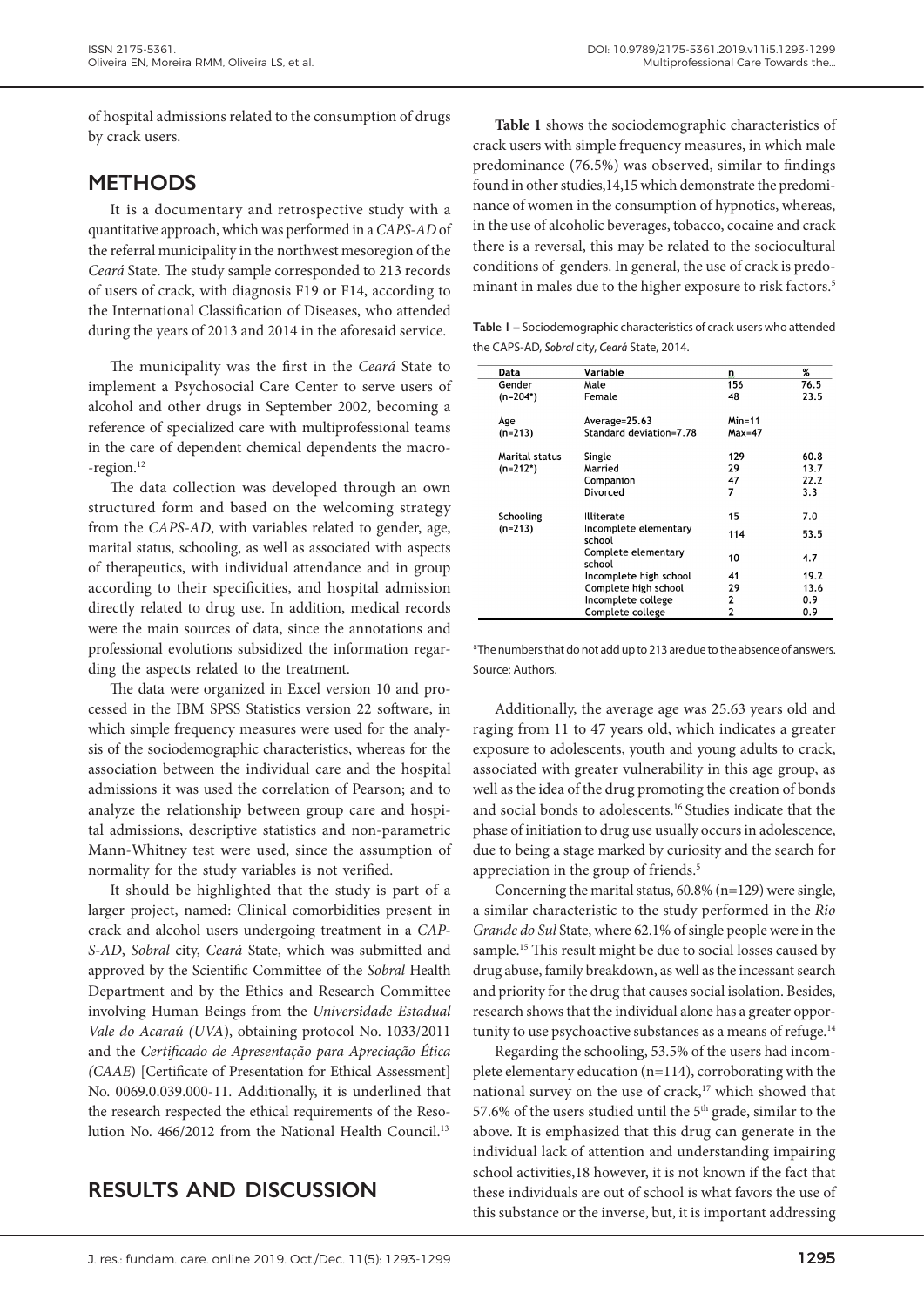that public policies must promote prevention actions in the school setting.

By analyzing the correlation between individual care performed at the *CAPS-AD* and hospitalization related to drug use (**Table 2**), it can be noticed that the categories with the highest significance were nursing, psychiatry, medical clinic and nursing technician in the pre-consultation. Among these, the nursing care stands out for having values of great significance with p< 0.01. The negative numbers for the correlation coefficient express that the increase of one variable corresponds to a significant decrease of the other.

| <b>Table 2</b> – Correlation between individual care and hospitalizations related |
|-----------------------------------------------------------------------------------|
| to drug use by crack users, Sobral city, Ceará State, 2014.                       |

| Individual care          |                    | w.<br>there<br>hospital<br>ls<br>anv<br>admission directly related to |  |  |  |
|--------------------------|--------------------|-----------------------------------------------------------------------|--|--|--|
|                          |                    | drug use?                                                             |  |  |  |
| 1 Social Service.        | Correlation coeff. | $-0.160$                                                              |  |  |  |
| N. of visits:            | Proof value        | .069                                                                  |  |  |  |
|                          | n                  | 130                                                                   |  |  |  |
| 2 Occupational Therapy.  | Correlation coeff. | $-.081$                                                               |  |  |  |
| N. of visits:            | Proof value        | .392                                                                  |  |  |  |
|                          | n                  | 115                                                                   |  |  |  |
| 3 Physical Education     | Correlation coeff. | $-.263$                                                               |  |  |  |
| N. of visits:            | Proof value        | .067                                                                  |  |  |  |
|                          | n                  | 49                                                                    |  |  |  |
| 4 Psychology.            | Correlation coeff. | $-.170$                                                               |  |  |  |
| N. of visits:            | Proof value        | .171                                                                  |  |  |  |
|                          | n                  | 66                                                                    |  |  |  |
| 5 Psychiatry.            | Correlation coeff. | $-.237(*)$                                                            |  |  |  |
| N. of visits:            | Proof value        | .050                                                                  |  |  |  |
|                          | n                  | 69                                                                    |  |  |  |
| 6 Medical Clinic.        | Correlation coeff. | $-.175($ <sup>*</sup> )                                               |  |  |  |
| N. of visits:            | Proof value        | .046                                                                  |  |  |  |
|                          | n                  | 131                                                                   |  |  |  |
| 7 Nursing.               | Correlation coeff. | $-.244$ <sup>**</sup> )                                               |  |  |  |
| N. of visits:            | Proof value        | .002                                                                  |  |  |  |
|                          | n                  | 166                                                                   |  |  |  |
| 8 Pre-consultation/Nurse | Correlation coeff. | $-.176(*)$                                                            |  |  |  |
| Technician.              | Proof value        | .014                                                                  |  |  |  |
| N. of visits:            | n                  | 192                                                                   |  |  |  |

\*\*significative to p< 0,01

\*significative to p< 0,05

**Source:** Authors.

The first contact of the user with the service and the moment of qualified listening - in the *CAPS-AD* unit - were carried out basically by the nursing professionals of higher education, making them reference technicians of these users and coordinators of the singular therapeutic project, providing a greater bonding, interaction and a more intense interpersonal relationship between these individuals, as well as being configured as a point of support. From this, it is justified the attendance with these professionals if it presents inversely proportional to the number of hospitalizations related to the drug.

Moreover, nurses' activities go beyond traditional resources, they can contribute to clinical evaluation, health education with guidelines about medication used, monitoring of clinical conditions related to the health of the individual and acting in an emergency situation.<sup>19</sup> Thus, it can be inferred that these professionals have numerous opportunities to intervene in patient care, since it coordinates the flow of treatment and the follow-up of individuals, providing a greater link that interferes with the reduction in the number of hospital admissions.

Likewise, pre-consultation with a nurse technician was another significant activity for the decrease in hospitalizations, this may be related to the fact that the technician is responsible for screening all patients who are admitted to the institution, since before of any consultations these individuals must be attended in the screening to verify vital signs and only from this is sent to the host with professional of higher education.

It was also highlighted the individual consultations of the medical clinic, in which all users attended in the *CAPS- -AD* studied, should be attended by this professional at least once, at which time the evaluation of clinical aspects, drugs used, related clinical comorbidities to chemical dependence and whether the user needs psychiatric treatment. During treatment, it is essential to approach the clinical aspects, as it monitors the appearance of future complications that may arise from chemical dependence.<sup>12</sup>

Additionally, individual care with the psychiatrist was an important factor for the reduction in the number of hospital admissions, regarding the performance of such professional in the treatment of the user to assist in the diagnosis and drug treatment of the individuals. In what researches affirm that individual care is carried out basically through medical consultations, followed by medical treatment, which refers to a medical-centered model.<sup>20</sup>

The psychiatric consultation is very important for the care of a user, but it should be emphasized that it is not enough to promote psychosocial resocialization and must invest in other therapeutic possibilities, since the treatment must go beyond the drug therapy, with an elaboration of therapeutic plans including lifestyle changes and concomitant psychotherapy for treatment efficacy.<sup>12</sup>

In this framework, it is necessary to work with a focus on the interdisciplinary approach with the multiprofessional team, so that they can interact, share experiences, exchange and produce knowledge in which the user is the common denominator of the interweaving of the various disciplines and assistance practices so that there is expansion in care in order to overcome the biomedical model and attend the user in a holistic way aiming at completeness in the care of these individuals.20

Given this viewpoint, it is important to work with a unique therapeutic design and the concept of an expanded clinic with the objective of promoting the user's autonomy in the care of his health. In addition to enabling effective interpersonal relationships and bonding as a strategy to achieve integrality and humanization in care, assisting in the process of rehabilitation and treatment.<sup>21</sup>

Considering the aforesaid, the approach to drug users should go beyond clinical pharmacological treatment, and it is necessary to use psychosocial approaches with a focus on the individual and their needs, from therapeutic support groups.12 Since the group process acting, provides a powerful exchange of experiences and subjective transformations that would not be possible in individualized service.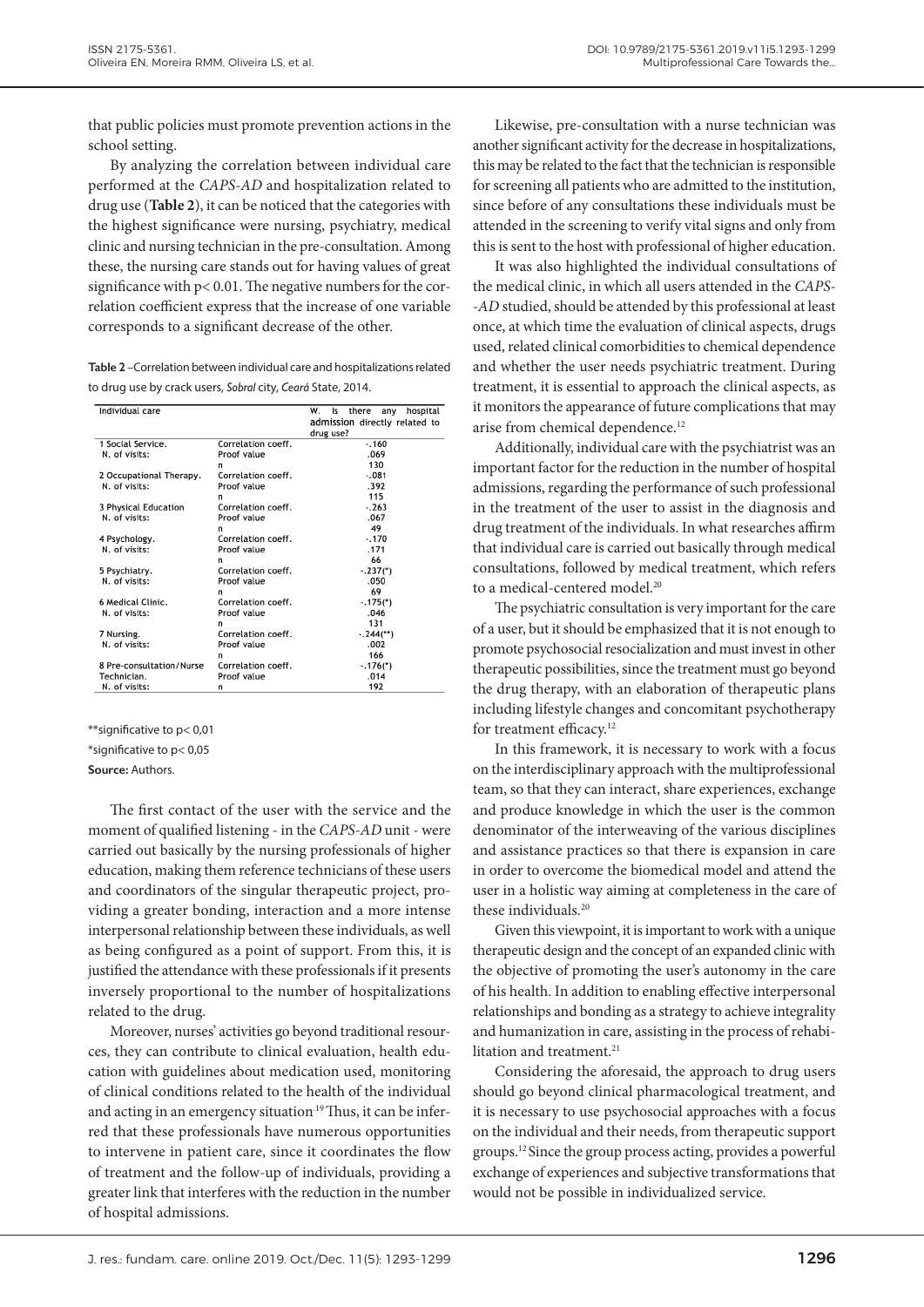Therefore, **Table 3** shows the relationship between group care and hospital admission related to drug use, in which it is evident that the group of physical activity, art therapy, and relapse prevention have a higher statistical value, representing a powerful prevention strategy of hospital admissions.

**Table 3** –Association between group care and hospital admission directly related to drug consumption by crack users, *Sobral* city, *Ceará* State, 2014.

|                       | W. Hospital    |     |       |           |         |          |
|-----------------------|----------------|-----|-------|-----------|---------|----------|
|                       | admission      |     |       |           |         |          |
|                       | related to     |     |       | Standard  | U Mann- |          |
| Therapeutic group     | drug use:      | n   | %     | deviation | Whitney | р        |
| 1 Physical            | Yes            | 50  | 4.0%  | 19.8%     | 3096.0  | $*0.023$ |
| activity group        | No             | 129 | 0.0%  | 0.0%      |         |          |
| 2 Waiting room        | Yes            | 53  | 26.4% | 44.5%     | 3323.0  | 0.536    |
| group                 | No             | 131 | 22.1% | 41.7%     |         |          |
| 3 Recycling workshop  | Yes            | 50  | 2.0%  | 14.1%     | 3185.5  | 0.485    |
|                       | No             | 129 | 0.8%  | 8.8%      |         |          |
| 4 Smoking group       | Yes            | 50  | 0.0%  | 0.0%      | 3225.0  | 0.535    |
|                       | <b>No</b>      | 130 | 0.8%  | 8.8%      |         |          |
| 5 Family group        | Yes            | 51  | 3.9%  | 19.6%     | 3311.5  | 0.769    |
|                       | No             | 131 | 3.1%  | 17.3%     |         |          |
| 6 Welcoming group     | Yes            | 50  | 12.0% | 32.8%     | 3165.0  | 0.650    |
|                       | No             | 130 | 14.6% | 35.5%     |         |          |
| 7 Art therapy group   | Yes            | 51  | 5.9%  | 23.8%     | 3121.5  | $*0.037$ |
|                       | No             | 129 | 0.8%  | 8.8%      |         |          |
| 8 Damage reduction    | Yes            | 50  | 4.0%  | 19.8%     | 3121.0  | 0.133    |
| group                 | No             | 129 | 0.8%  | 8.8%      |         |          |
| 9 Relapse prevention  | Yes            | 51  | 13.7% | 34.8%     | 3013.0  | $*0.033$ |
| group                 | No             | 130 | 4.6%  | 21.1%     |         |          |
| 10 Motivational group | Yes            | 50  | 4.0%  | 19.8%     | 3146.0  | 0.321    |
|                       | N <sub>0</sub> | 179 | 1.6%  | 17 4%     |         |          |

\*significative to p< 0.05

**Source:** Authors.

So, it is observed that therapeutic groups are potent methods in the care of crack users, minimizing the chances of relapse and hospitalizations related to drug use. Among the groups performed in the *CAPS* studied, it can be seen that the group actions of physical activity, art therapy, and prevention of relapse are more significant with inversely proportional hospital admissions.

Also, it is noted that the difference of the participants in the group of welcoming and waiting room among those who were either hospitalized or not is simple, which may be related to the fact that the majority of users participated in these groups, in which the first is performed with all the individuals who seek the service for the first time or to the one who has been away for more than six months in order to present the service flow of the service and the second is related to waiting for individual care, but performed in a sporadic manner.

Physical education groups are effective techniques in the treatment of crack users, preventing future drug-related hospitalizations as observed in **Table 3**. This group is organized by the multiprofessional team focused on the physical educator, happens twice a week and works with the promotion of mental health, through dialogue, social integration and physical exercise practices such as swimming, volleyball or soccer. Studies indicate that the practice of physical activities promotes positive changes in cognitive ability and the desire to consume drugs, contributing to the continuity of abstinence in addicts, and stimulates attention, concentration and memory.22

In relation to the group of art therapy, it has been working for more than ten years, performed five days a week with

regularity and good demand, which positively influences the bond and consequently the treatment of the users. It is emphasized that art therapy is a therapeutic resource that uses artistic activities to expose feelings and thoughts, facilitating the self-knowledge and the re-signification of the relation of the individual with himself and with the world.<sup>23</sup> The study shows that this method provides modifications in interpersonal relations and can improve the emotional balance, in addition, is configured as a humanized care that promotes reintegration, social interaction and stimulates creativity, allowing participants to see new possibilities for health and life quality.<sup>24</sup>

Furthermore, the group activity entitled relapse prevention was highlighted as an important strategy to reduce hospital admissions related to drug use and relapse. This group makes it possible to modify coping skills with a flexible approach based on the needs of the group, highlighting activities to help manage situations of risk, impulses and thoughts about drugs, refusal to use drugs, anger management, incentive to identify and carry out pleasurable activities, as well as the development of support networks, contributing to the effectiveness in the treatment offered. In this perspective, research affirms that this approach produces long-term effects on relapse prevention, with continuous improvement.25

It is worth noting that the other groups also have importance in regards to the caring process of crack dependents under treatment, in which it is necessary to invest continuously in the regular meetings so that there is motivation of the users to attend and consequently to improve adhesion in the groups, the bond and the care offered. Among these, the importance of implementing the family group within the service on an ongoing basis is reinforced, so that they can contribute to the treatment of the chemical dependent as well as facilitate the user's bond with the service and with the family itself.

Accordingly, a new way of caring in the perspective of mental health is shown through relational technologies that counteract the technical and prescriptive care characteristic of the hospital hegemonic model. From the creation of the links between professional and user through listening and welcoming, it is possible to generate autonomy of these individuals in the treatment, with emphasis on the real need of the demand.26 In this context, it is emphasized how the *CAPS* should be a creative and innovative service committed to the care according to the reality of the individuals from new organization of the practices with focus in the multiprofessional work of interdisciplinary form.

Considering the findings abovementioned, it is highlighted how multiprofessional care, whether individually or collectively, contributes to the integral care of the crack user, positively reflecting the autonomy, bonding, social and family reintegration, as well as, in the dependence treatment itself, then minimizing aspects related to hospital admissions due to relapses or clinical manifestations of abstinence.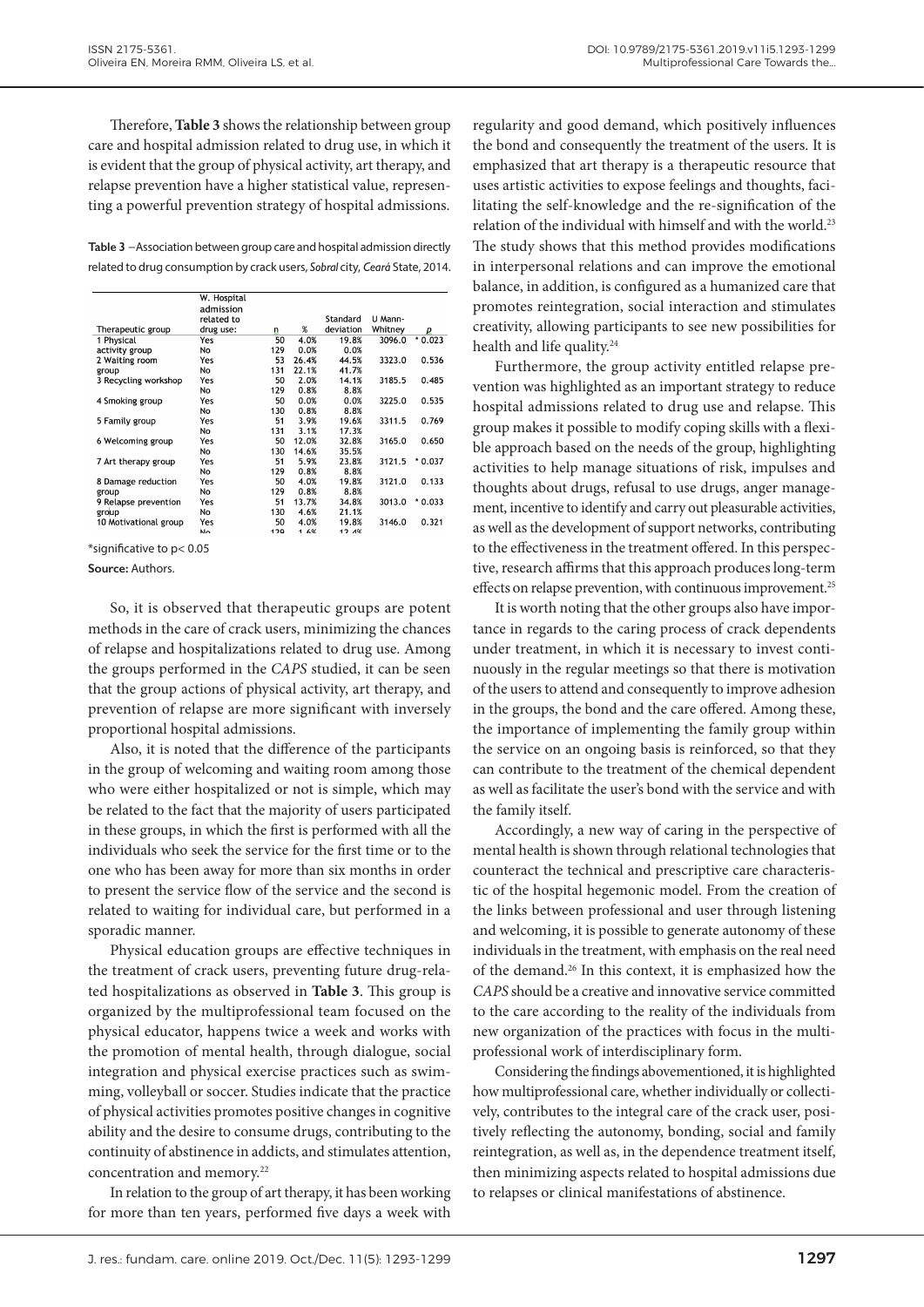## **CONCLUSIONS**

The results show that nursing care, medical clinic, psychiatry and nursing technician care, in addition to therapeutic groups such as physical activity, relapse prevention and art therapy, are important actions for the production of care for chemical dependents of crack, in which it is observed the creation of bond as well as the promotion of autonomy and support as pillars of these strategies, since these group care had more frequency promoting a bond formation and acting as support in the treatment process, assisting in handling the difficulties encountered during abstinence and clinical manifestations, as well as relapse, minimizing the number of drug-related hospitalizations. This study evidences the importance of multiprofessional care in the prevention of hospital admissions related to crack use.

Then, the study reflects the importance of providing continuous assistance as a crack user support, from the integrality with the multiprofessional team acting in a complementary way, moreover, it is emphasized the importance of incorporating light technologies in care, such as bond, welcoming, humanization, accountability and differentiated approaches that assist the user in the treatment, both individually and collectively. The need to extend care with therapeutic groups in the services and institutions of the mental health care network is emphasized since it presents positive results in the treatment.

Therefore, this study contributed to identify the therapies performed in the CAPS-AD that positively interfere in the care to the users minimizing the relapse through the continuous and integral follow-up and reducing the hospitalizations by reasons of the drug, in which it provided data that can help the health professionals to address individuals with similar causes of this sample.

It is highlighted as a limitation of the study the fact that the documentary research presents some biases related to data collection as incomplete and inadequate completion of important information, as well as illegible lyrics. Thus, it is important to emphasize the need to sensitize the professionals working in the services observing the importance of adequately filling user information so that it can facilitate communication in the service, improve user evaluation and promote integral care focused on the individual in a holistic way.

Hence, it is suggested to carry out qualitative researches regarding the feelings and perceptions of crack users about the care offered in the CAPS-AD, with emphasis on approaches that promote better social integration and also minimize aspects related to relapses and drug-related hospital admissions.

### **REFERENCES**

1. World Health Organization. Preventing Suicide: a global imperative. Genebra: WHO; 2014.

- 2. Laranjeira R. Segundo Levantamento Nacional de Álcool e Drogas. São Paulo: Instituto Nacional de Ciência e Tecnologia para Políticas Públicas de Álcool e Outras Drogas (INPAD),UNIFESP; 2014.
- 3. Carvalho MRS, Silva JRS, Gomes NP, Andrade MS, Oliveira JF, Souza MRR. Motivações e repercussões do consumo de crack: o discurso coletivo de usuários de um Centro de Atenção Psicossocial. Esc Anna Nery [Internet]. 2017 [acesso em 20 jan 2018]; 21(3): 1-6. Disponível em: http://www.scielo.br/pdf/ean/ v21n3/pt\_1414-8145-ean-2177-9465-EAN-2016-0178.pdf
- 4. Pedrosa SM, Reis ML, Gontijo DT, Teles SA, Medeiros M. A trajetória da dependência do crack: percepções de pessoas em tratamento. Rev Bras Enferm [Internet]. 2016 set/out [acesso em 14 fev 2018]; 69(5): 956-63. Disponível em: http://www.scielo.br/pdf/ reben/v69n5/0034-7167-reben-69-05-0956.pdf
- 5. Seleghim MR, Galera SAF, Oliveira MLF. Usuários de crack atendidos em unidade de emergência psiquiátrica: perfil de uma série de casos. Rev pesqui cuid fundam [Internet]. 2016 [acesso em 14 mar 2018]; 8(4): 4907-13. Disponível em: http://www.seer.unirio. br/index.php/cuidadofundamental/article/view/2961
- 6. Ribeiro M, Laranjeira R. O tratamento do usuário de crack. Porto Alegre: Artmed; 2012.
- 7. Fonseca FN, Gondim APS, Fonteles MMF. Influência dos grupos terapêuticos em Centro de Atenção Psicossocial entre usuários com dependência de cocaína/crack. Saúde debate [Internet]. 2014 set [acesso em 14 mar 2018]; 38(102): 551-61. Disponível em: http://www.scielo.br/scielo.php?script=sci\_arttext&pid=S0103- 11042014000300551&lng=en&nrm=iso
- 8. Halpern SC, Scherer JN, Roglio V, Faller S, Sordi A, Ornell F, et al. Vulnerabilidades clínicas e sociais em usuários de crack de acordo com a situação de moradia: um estudo multicêntrico de seis capitais brasileiras. Cad Saúde Pública [Internet]. 2017 [acesso em 14 mar 2018]; 33(6): 1-13. Disponível em: http://www.scielo.br/scielo. php?script=sci\_arttext&pid=S0102-311X2017000605002&lng=en
- 9. Nasi C, Oliveira GC, Lacchini AJB, Schneider JF, Pinho LB. Tecnologias de cuidado em saúde mental para o atendimento ao usuário de crack. Rev Gaúcha Enferm [Internet]. 2015 mar [acesso em 14 mar 2018]; 36(1): 92-7. Disponível em: http:// www.scielo.br/scielo.php?script=sci\_arttext&pid=S1983- 14472015000100092&lng=en
- 10. Brasil. Ministério da Saúde. Portaria nº 336, de 19 de fevereiro de 2002. Estabelece a criação dos Centros de Atenção Psicossocial e dá outras providências. Brasília: Imprensa oficial; 2002.
- 11. Ribeiro DR, Carvalho DS. O padrão de uso de drogas por grupos em diferentes fases de tratamento nos Centros de Atenção Psicossocial Álcool e Drogas (CAPS-AD). J bras psiquiatr [Internet]. 2015 set [acesso em 15 mar 2018]; 64(3): 221-9. Disponível em: http://www.scielo.br/scielo.php?script=sci\_arttext&pid=S0047- 20852015000300221&lng=en&nrm=iso
- 12. Oliveira EN, Santana MMG, Eloia SC, Almeida PC, Félix TA, Ximenes Neto FRG. Projeto terapêutico de usuários de crack e álcool atendidos no centro de atenção psicossocial. Rev Rene [Internet]. 2015 mai/jun [acesso em 15 mar 2018]; 16(3):434- 41. Disponível em: http://www.periodicos.ufc.br/rene/article/ view/2819/2188
- 13. Brasil. Ministério da Saúde. Resolução de nº 466, de 12 de dezembro de 2012. Dispõe sobre pesquisas envolvendo seres humanos. Brasília: Ministério da saúde; 2012.
- 14. Abreu AMM, Parreira PMSD, Souza MHN, Barroso TMMDA. Perfil do consumo de substâncias psicoativas e sua relação com as características sociodemográficas: uma contribuição para intervenção breve na atenção primária à saúde, Rio de Janeiro, Brasil. Texto e contexto enferm [Internet]. 2016 [acesso em 20 mar 2018]; 25(4): 9p. Disponível em: http://www.scielo.br/pdf/tce/v25n4/ pt\_0104-0707-tce-25-04-1450015.pdf
- 15. Mascarenhas MA, Santos P, Alves M, Rosa CB, Wilhelms Junior N, Mascarenhas R, et al. Characterization of users of psychoactive substances at the clinic for addictive disorder with emphasis on chemical dependence. Rev Baiana Saúde Pública [Internet]. 2014[cited 2018 mar 20];38(4):837-53. Available from: http://inseer. ibict.br/rbsp/index.php/rbsp/article/view/572
- 16. Oliveira EN, Silva MWP, Eloia SC, Mororó FWP, Lima GF, Matias MMM. Caracterização da clientela atendida em Centro de Atenção Psicossocial – álcool e drogas. Rev Rene [Internet]. 2013 [acesso em 20 mar 2018]; 14(4): 748-56. Disponível em: http://www.periodicos. ufc.br/rene/article/view/3537/2777
- 17. Bastos FI, Bertoni N. Pesquisa nacional sobre o uso de crack: quem são os usuários de crack e/ou similares do Brasil? Quantos são nas capitais brasileiras? Rio de Janeiro: Editora ICIT/FIOCRUZ; 2014.